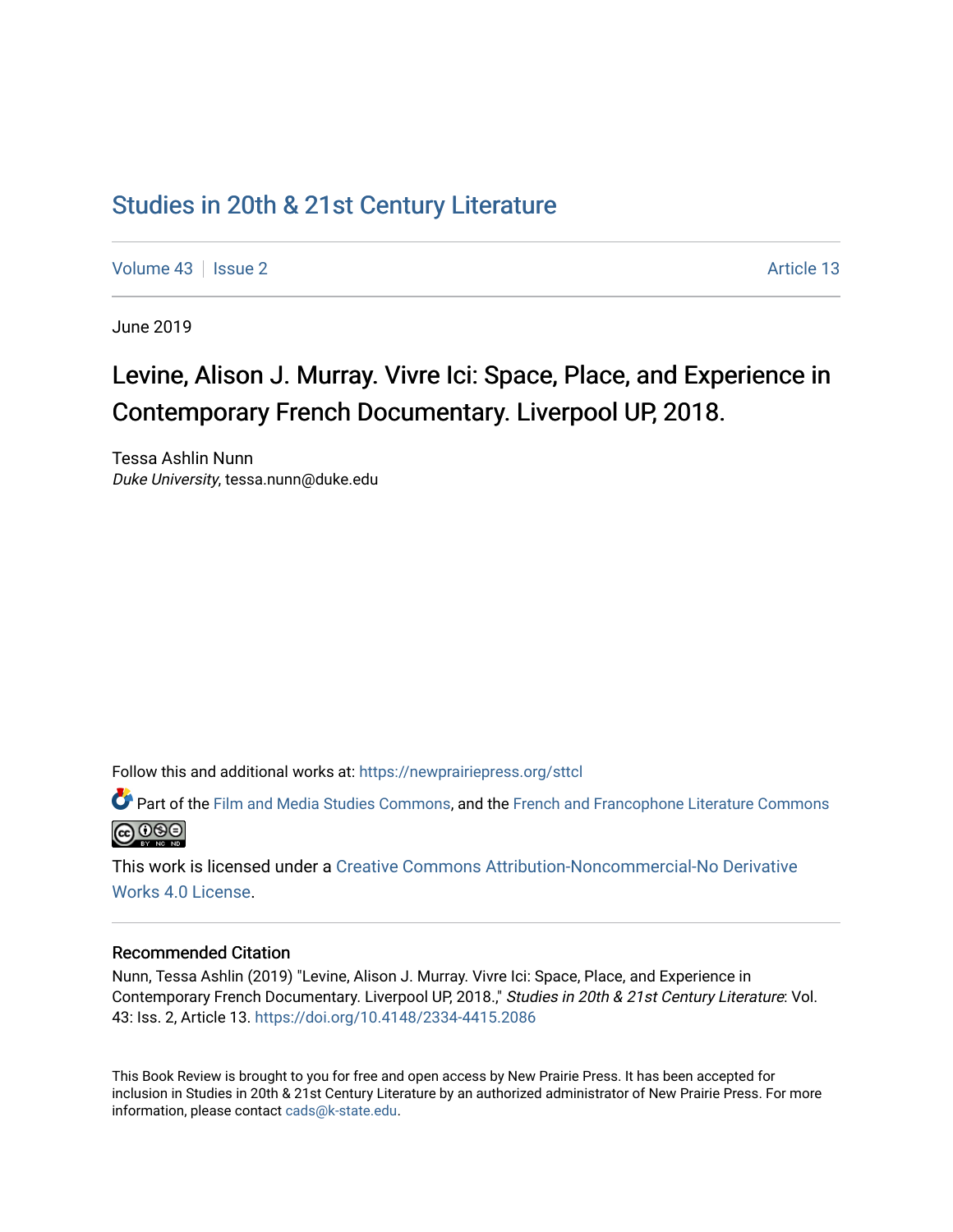### Levine, Alison J. Murray. Vivre Ici: Space, Place, and Experience in Contemporary French Documentary. Liverpool UP, 2018.

### Abstract

Review of Levine, Alison J. Murray. Vivre Ici: Space, Place, and Experience in Contemporary French Documentary. Liverpool University Press, 2018.

### Keywords

Documentary, Embodied Spectatorship, Contemporary France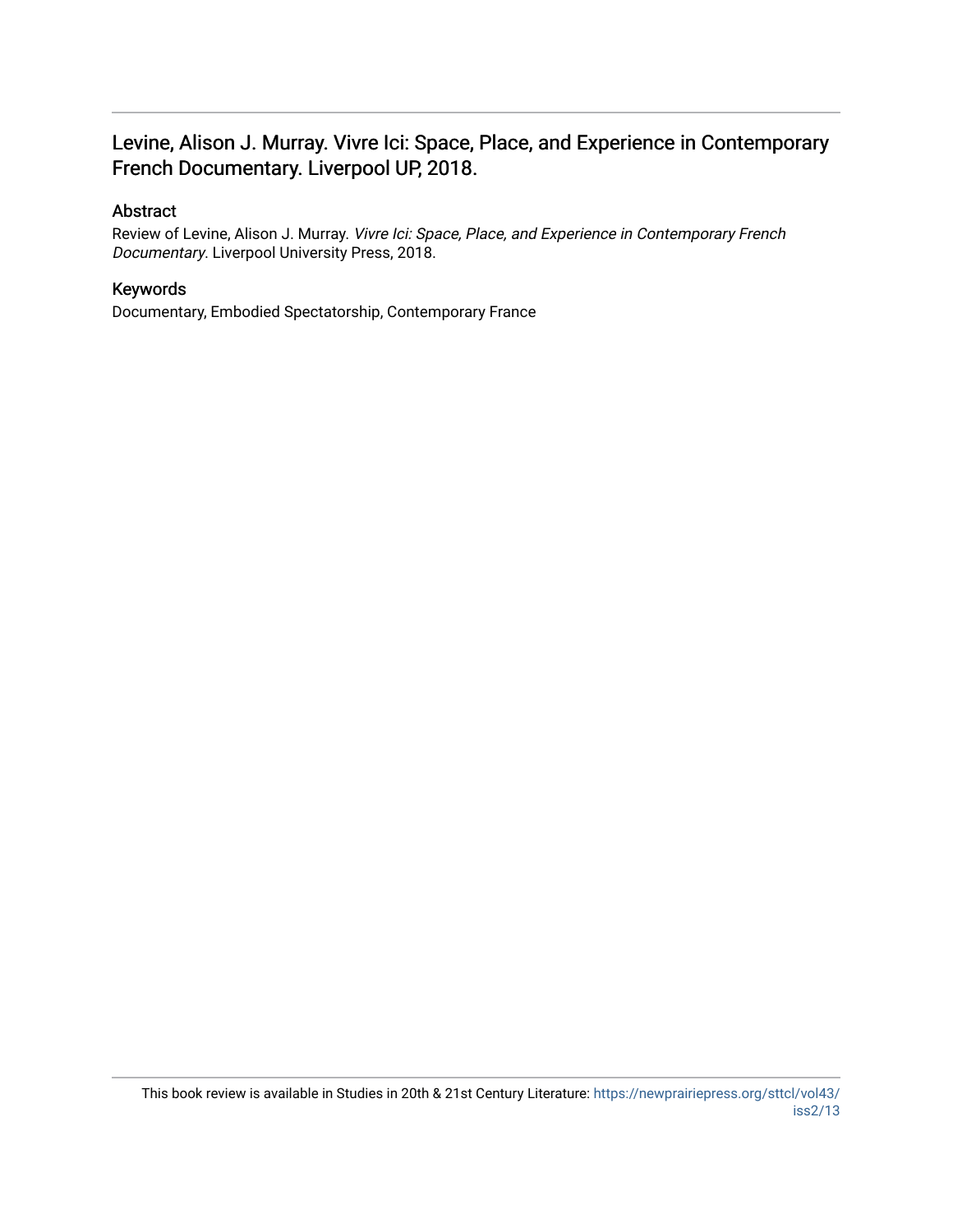### Alison J. Murray Levine. *Vivre Ici: Space, Place, and Experience in Contemporary French Documentary*. Liverpool UP, 2018. 303 pp.

Since 2000, French documentary films' production and popularity have significantly increased. Along with this expansion in documentaries' visibility, the stakes and artistry of these films that typically struggle to be financed have likewise reached new heights. Responding to these esthetic and social shifts, Alison J. Murray Levine's *Vivre Ici: Space, Place, and Experience in Contemporary French Documentary* does exactly what its title indicates. This monograph examines the ways in which French creative documentaries, produced since 1998, invite spectators to experience these films and live with the spaces, places, and embodied subjects inhabiting the screen. Levine assesses the cinematic strategies that question the viewer's situation as a political and embodied subject in France today. Although esthetics and narratives are central to these films, what they do occurs not only on screen but also in what Levine calls the "ecosystems" generated by a network of virtual connections and shared spaces among the filmmaker, the documentary's public, and the subjects represented.

Setting aside voice-over-heavy explanatory documentaries, Levine argues that documentaries aiming to unsettle and displace spectators can activate uneasiness and unresolved questions, emphasizing the limitations of being an observing subject that resonate long after the moment of viewing. By eliciting an embodied, exploratory viewing experience in which the spectator simultaneously becomes conscious of her proximity to and distance from the filmed subjects, these documentaries engage with viewers as political subjects capable of taking action. This is not to say that the films didactically imbue spectators with a partisan agenda. Rather, creating an observational style, they encourage new ways of seeing, hearing, and feeling.

Levine provides the right amount of description for readers to imagine the films as she analyzes the visual and, though less often, aural techniques that guide spectators to adopt an active, embodied manner of observing the filmed subjects and places. Her investigation of how viewing subjects become political subjects by co-creating meaning with the artist, the artist's subject, and the viewed object could easily apply to studying media other than cinema. The book's introduction could therefore serve as a concise overview of theories of spectatorship and observation for an undergraduate- or graduate-level course.

After a history of the French documentary industry's development from the invention of cinema to today, five chapters analyze how five sites "feel" for the filmmakers and the filmed subjects of relatively successful documentaries. These everyday spaces include the planet, roads, schools, farms, and places that do not make space for the subjects inhabiting them, such as the Calais "jungle" and Parisian streets occupied by homeless persons. The chapter on environmental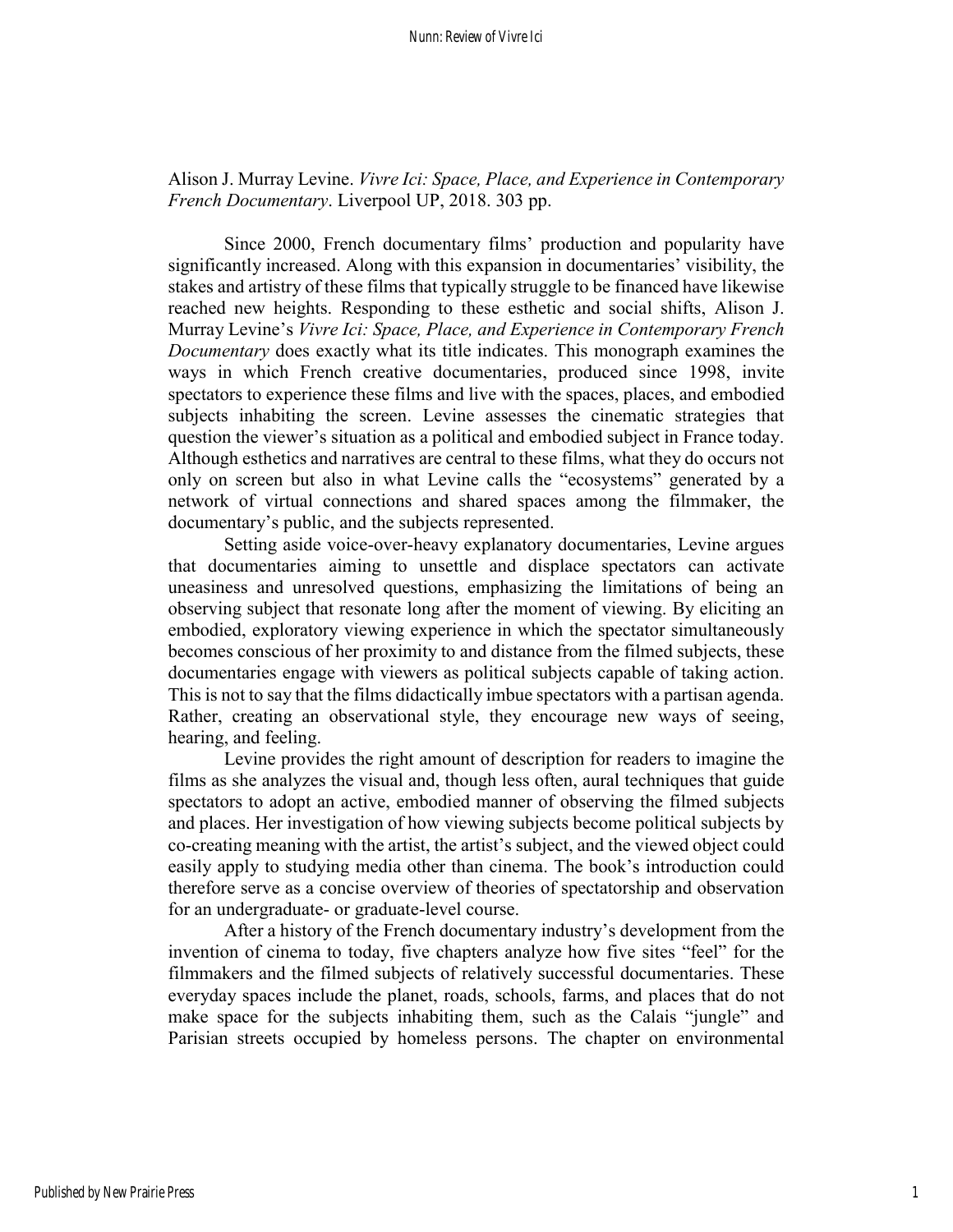documentaries, in addition to being the only chapter considering high-budget films, offers a cogent examination of visual methods implicating the viewer into adopting a non-human point of view and inciting multisensory engagement as Levine differentiates creative and explanatory documentaries. Focusing on autobiographical road trip documentaries by Raymond Despardon, Agnès Varda, and Chris Marker, the third chapter shines light on how movement between places saturated with memory creates uncertainty as the camera herds the viewer along its itinerary. The political stakes of the fourth and sixth chapters are perhaps the most poignant as Levine demonstrates how five documentaries represent schools as potential agents of social justice and then how documentaries by Claus Drexel, Sylvain George, and Alice Diop create space and visibility for precarious persons denied a place in the viewer's world. Although in-depth film analysis constitutes the majority of these chapters, explanations of the modes through which viewers learn about and watch these films, which often reflect a rising consciousness or discontent among citizens, further reveal how these documentaries exist in and with French society. Beyond outlining the intricate and interconnected nature of the documentaries' esthetics, production, and reception, each chapter concludes with a well-researched summary of the recent developments surrounding the chapter's theme, thereby bridging cinema and social-political realities. As a whole, this collection of contextualized film analyses demonstrates how these documentaries incite audiences to question the notion of contemporary France as both a political entity and a shared space for its diverse denizens.

Engaging with a multitude of film theorists in each chapter, the book weaves together a clearly delineated approach to film analysis in relation to larger political contexts. In particular, the author's explanations and uses of French filmmaker and theorist Jean-Louis Comolli's work provide a substantial introduction to his texts on critical and active cinematic spectatorship that uphold Levine's central argument. Regarding its novel contributions to the field, *Vivre Ici*, drawing on Vivian Sobchak's and Laura Marks's respective notions of embodied viewing and haptic cinema, positions corporeality within questions of space and place. This critical move amplifies the stakes of such viewing practices. For, the viewers, like the filmed subjects, simultaneously dwell in sensate bodies and ever-changing, unpredictable spaces. Acknowledgement of this shared humanity allows for ignored or shunned subjects, portrayed in documentaries, to gain prominence, not as social problems, but as fellow beings. Although Levine suggests that the films themselves make this connection apparent, learned viewing strategies for heightening awareness of the interconnectedness between viewing and viewed subjects could increase the affective, intellectual, and political effects of documentary-watching experiences. *Vivre ici* indeed offers such strategies.

The enthusiasm and care with which Levine writes inspires interest in contemporary documentary and willingness to reflect on how one experiences, or